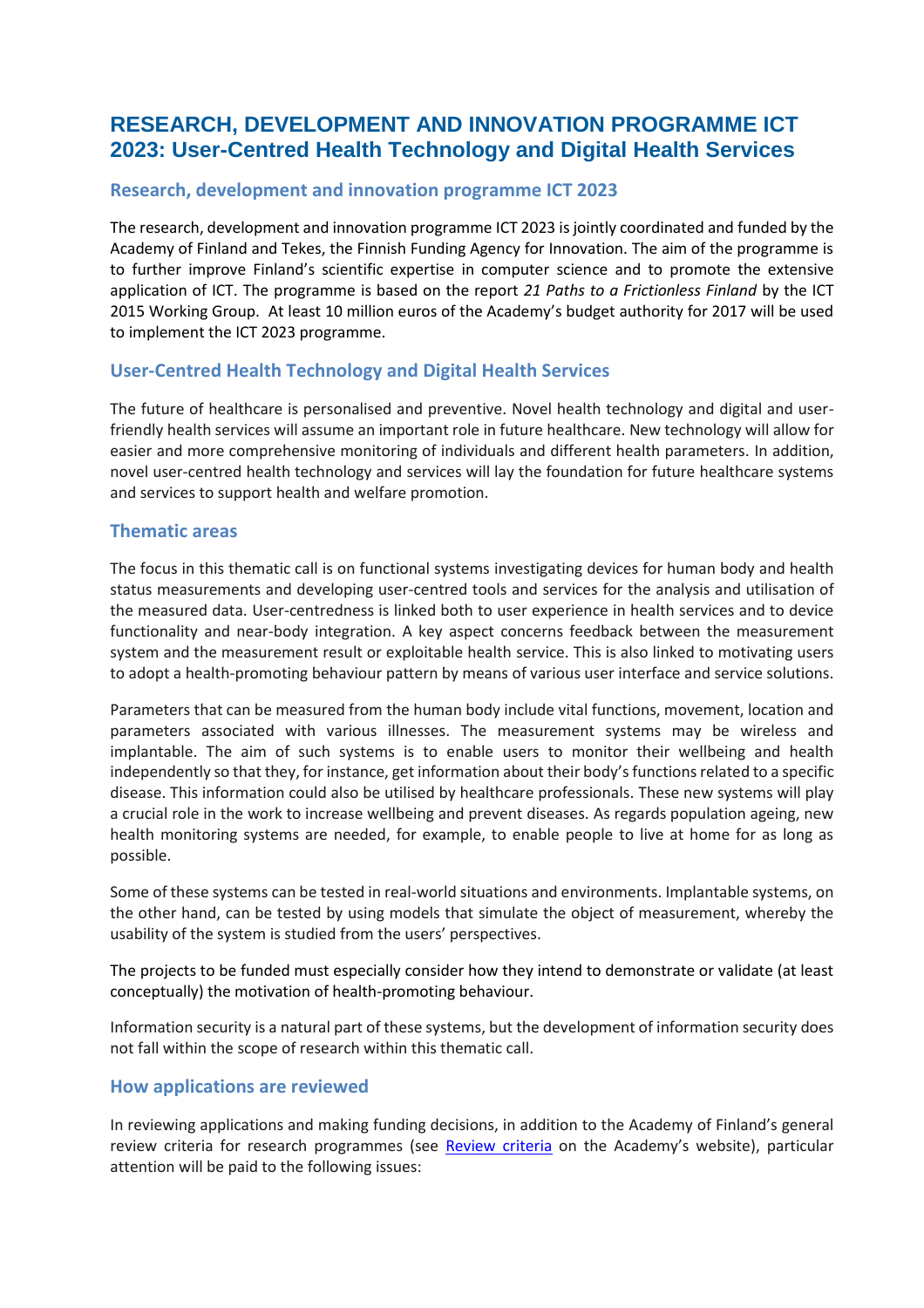- international engagement
	- attracting top-level young, talented researchers from abroad to Finland or hiring researchers who have recently come to Finland to work on the project
	- research visits by Finnish researchers to leading-edge foreign universities and research institutes
- business collaboration
	- cooperation between universities, research institutes and business companies
	- problem-setting in research
	- application potential of results
- intersectoral mobility of leading-edge researchers
	- mobility from universities to business companies
	- mobility from business companies to universities
- use of universities' and research institutes' own resources to carry out research
	- use of resources of the site of research and the partners
	- level of commitment and funding contribution by the site of research.

The applications will be reviewed by an international panel of experts. The reviewers will use the Academy's review form for programmes.

The threshold rating for Item 1.1 (Project's relevance to the programme) is 4 on the scale from 1 to 6. If an application fails to meet this requirement, the review will be discontinued and the applicant will only receive feedback on Item 1.1.

If an application does not receive at least rating 4 for Item 1.2 (Scientific quality and innovativeness of research plan), the review will be discontinued and the applicant will receive feedback only on Items 1.1 and 1.2.

This call is a single-stage call. The non-negotiable deadline for applications is 26 April 2017 at 16.15. Applicants may be invited for interviews during the review process.

The funding is granted for two years. As a rule, the funding period will start on 1 January 2018.

#### **Consortium applications**

If the applicant is a consortium, see detailed guidelines on our website under [Guidelines for consortium](http://www.aka.fi/en/funding/how-to-apply/application-guidelines/guidelines-for-consortium-application/)  [application.](http://www.aka.fi/en/funding/how-to-apply/application-guidelines/guidelines-for-consortium-application/) Please note that consortium PIs can submit the consortium application only after all consortium subprojects have completed their applications. The non-negotiable call deadline also applies to consortia. Consortium compositions cannot be changed after the deadline has expired. If the project involves business collaboration, see the detailed guidelines below.

#### **Business collaboration**

If the project involves business collaboration, that collaboration must be clearly indicated in the research plan. In addition, your application must also include a collaboration plan as a separate appendix.

**Collaboration plan** (no more than three pages):

- List all project parties.
- Describe the collaboration as well as the management and research duties included in the project.